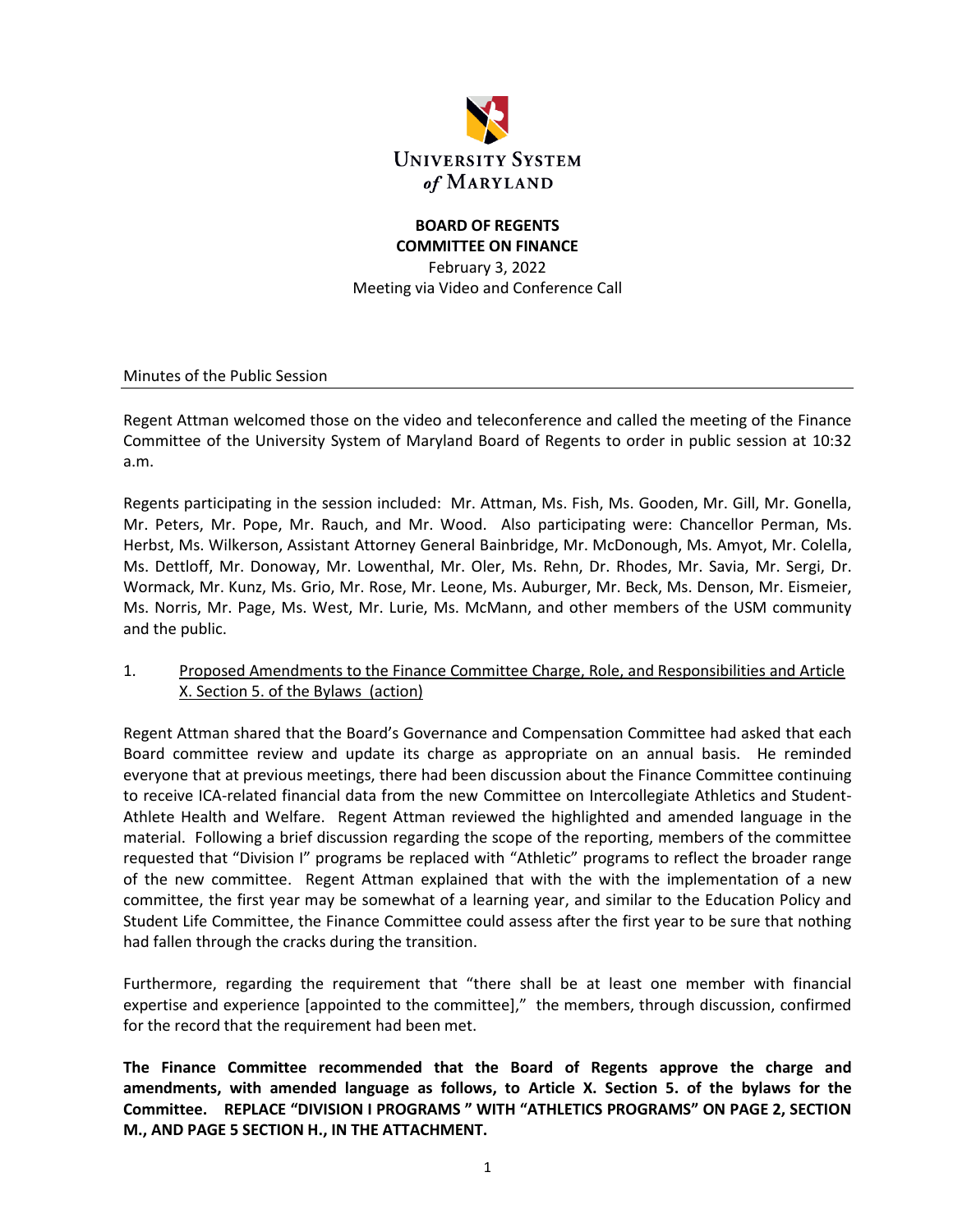(Regent Fish moved recommendation, seconded by Regent Gooden; unanimously approved) Vote Count = YEAs: 8 NAYs: 0 Abstentions: 0

## 2. FY 2021 Audited Financial Statements and USM Financial Planning (information and presentation)

Regent Attman stated that this information item concerns the System's annual audit of its financial statements for the year that ended June 30, 2021. He explained that Ms. Denson would review the key takeaways from the audited financial statements, and Vice Chancellor Herbst together with Mr. Page would take the committee members through a discussion about financial planning in the System and the current state of the USM's financial strength.

Vice Chancellor Herbst reported that in advance of the bond sale, she, and the Chancellor together with members of the financial team met with the three major credit rating agencies in January. She informed the members of the committee that each of the rating agencies—Moody's, S&P, and Fitch—affirmed the USM's existing strong ratings with a "stable" outlook. Vice Chancellor Herbst also reported that in the following week the System would auction approximately \$120 million of revenue bonds, including \$97 million of new money bonds and the refinancing of more than \$24 million of previously issued bonds.

Turning to the System's Audited Financial Statements, Vice Chancellor Herbst explained that the statements are important to investors and the financial community, potential partners, as well as the Board and USM leadership in assuring effective and responsible financial management. The System's financial statements are also included in the state's audited financial statements. Vice Chancellor Herbst explained that over the years the System had built up financial strength that gave it the ability to withstand and manage through the pandemic, without jeopardizing the institutions' ability to resume their operations in a regular capacity as they emerge out the other side.

She then turned to Ms. Denson, USM Comptroller, who reviewed key takeaways from the audited financial statements. Ms. Denson conveyed that the USM received a clean/unqualified opinion once again, from the System's auditors, CLA. She walked the group through the financial charts provided with the meeting materials. While the USM reported a decline in unrestricted fund balances of \$26 million, this was considered a positive outcome largely due to the great financial leadership throughout the System and the receipt of Federal CARES Acting funding.

Mr. Page presented a series of slides on the USM's financial planning and its relationship to the financial statements—showing how the statements are used to guide the financial management and planning for the System, thereby ensuring that certain actions or decisions do not unintentionally diminish the System's financial strength. Mr. Page shared that while a number of complex decisions are made throughout the year, the USM's approach to the financial planning is designed around three key decision points: fund balance goals for each institution, annual cycle for input into financial management (e.g., enrollment projections, capital improvement plan), and the systemwide financial planning metric.

Mr. Page's presentation is available online at [https://www.usmd.edu/regents/agendas/20220203-FC-](https://www.usmd.edu/regents/agendas/20220203-FC-PRESENTATION.pdf)[PRESENTATION.pdf](https://www.usmd.edu/regents/agendas/20220203-FC-PRESENTATION.pdf)

**The Finance Committee received the item for information purposes.**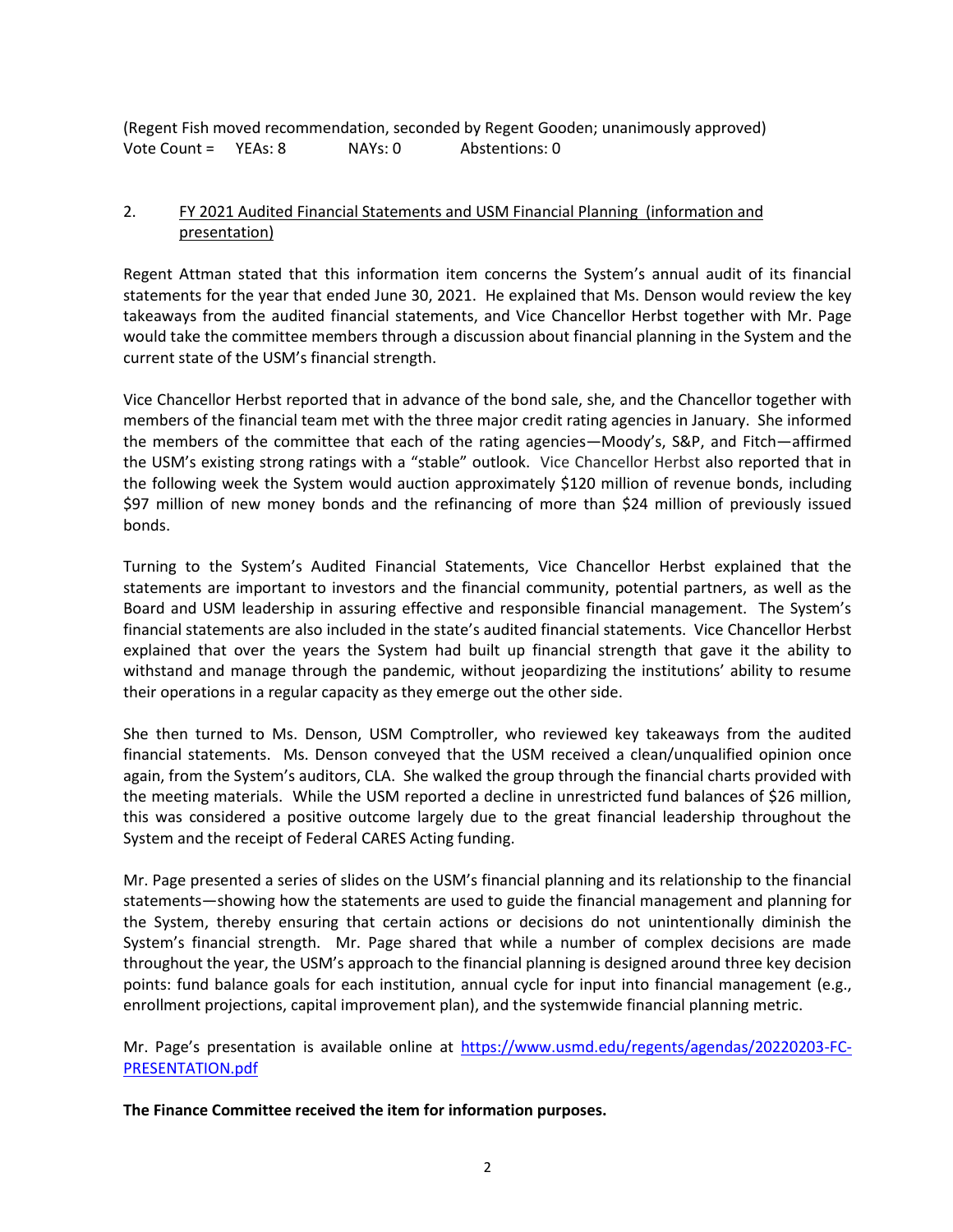## 3. University System of Maryland: FY 2022 & FY 2023 Operating Budget Update (information)

Regent Attman introduced the informational update on the FY 2023 operating budget, offering his appreciation of the Governor and elected officials for their continuing and incredible support of the USM. He then turned to Vice Chancellor Herbst, who reviewed the FY 2022 deficiency funding included in the Governor's Budget Bill for salary increases effective 2022, including the funding of a one-time bonus. Vice Chancellor Herbst examined the FY 2023 Governor's Allowance, which includes revenue from state appropriations, tuition and fees, auxiliary services, federal and other contract and grants, and other revenues for a total budget of \$6.2 billion. She explained that there is a separate item where the Governor is recommending an additional \$198 million in support of COLA and merit, included in the DBM Personnel Budget. Vice Chancellor Herbst pointed out that the Governor's Allowance includes a reinstatement of full funding from the Board of Public Works base budget cut in FY 2021. For the Governor's budget, tuition increases are assumed at 2% for resident undergraduate students and 5% for nonresident undergraduate students. She noted that the universities will submit, and the Board will vote on proposed tuition rates in the spring. The tuition rates are subject to Board review and approval. Vice Chancellor Herbst reminded everyone that the funding proposed for the USM is still under consideration by the Maryland Legislature; the USM community will be working with the elected officials to minimize any recommended reductions or reallocations of the proposed USM budget in the Governor's Allowance.

## **The Finance Committee received the item for information purposes.**

# 4. University System of Maryland: FY 2023 Capital Budget Update (information)

Regent Attman introduced the informational update on the FY 2023 capital budget, again acknowledging the elected officials' support, offering that together with the operating budget, the capital plan would advance the mutual priorities of education, innovation, workforce development, and economic growth. Vice Chancellor Herbst indicated that the Governor's FY 2023-27 Capital Improvement Program includes a number of added project funds with no reductions or deferrals, which is quite favorable for the System and will help address a substantial number of critical needs. As noted in the item, the five-year total is \$1.24 billion. Projects advanced by the Governor include the UMCP Interdisciplinary Engineering Building and UMBC's Sherman Hall Renovation. Projects added by the Governor include UMB Social Work Replacement Building, Coppin's Residence Hall, Frostburg's facilities renewal, and \$65M in PAYGO cash funding for the USM Capital Facilities Renewal Program. Lastly, a number of construction cost adjustments on several projects, based on market impacts and projected cash flows, were also included in the CIP.

#### **The Finance Committee received the item for information purposes.**

# 5. University System of Maryland: Review of Capital Improvement Projects and Brief Update on the Construction Cost Management Task Force (information)

Regent Attman reviewed the status report, as prepared by the Capital Planning Office, on the major projects underway System-wide. Included are contract awards, completions, and detailed project schedules. The report reflects activity for the twelve-month period starting December 1, 2020 and ending November 30, 2021. As of November 30, 2021, there are a total of seventy-four major projects System-wide either pending design, or in design or construction, that are managed by the service centers or delegated to the institutions. The information attached to the item includes schedules and project data for ongoing activities, including a list of new projects and a list of completed or cancelled projects. A summary page highlights a number of important facilities' metrics for the System last year.